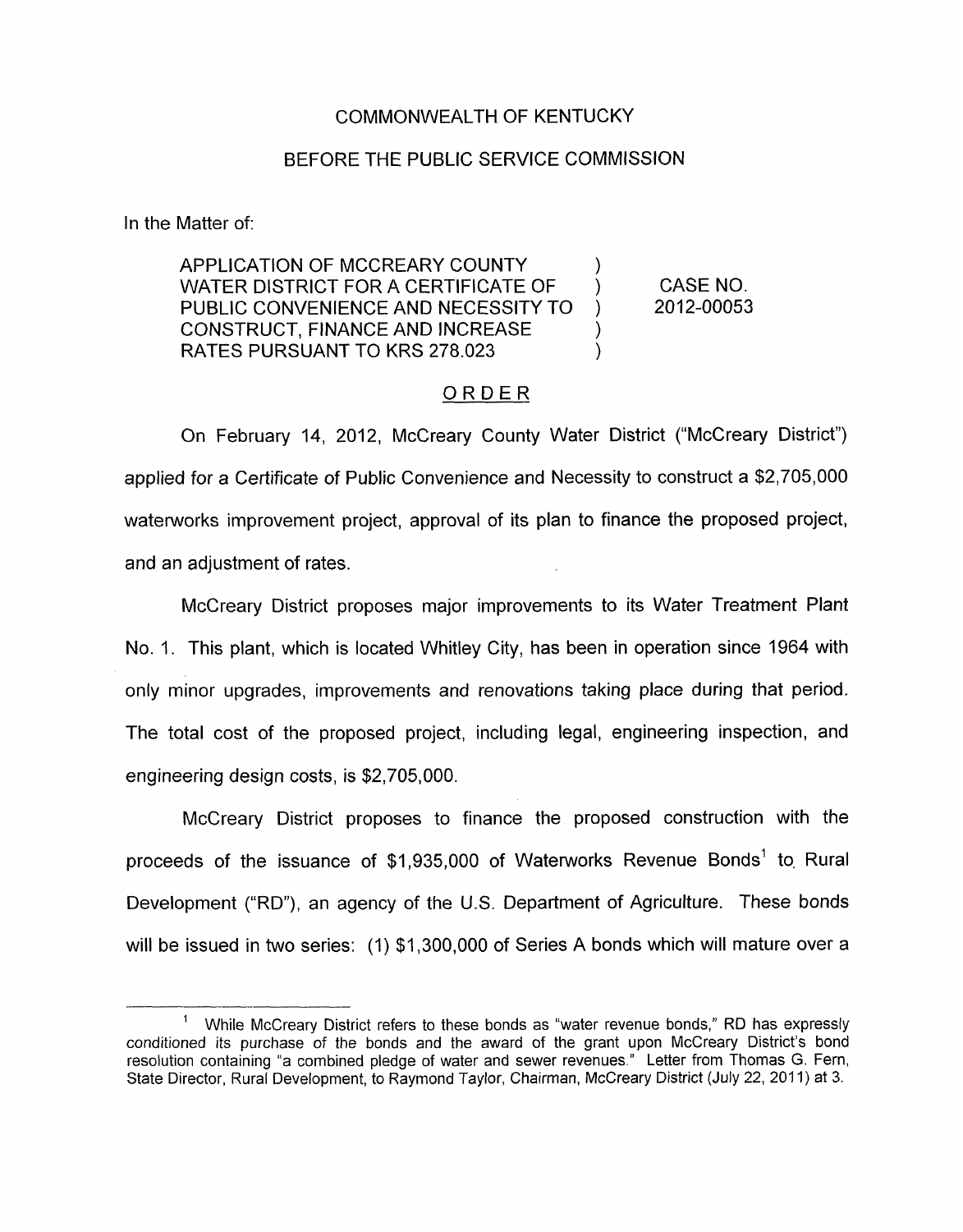40-year period and accrue interest at a rate not to exceed 2.5 percent per annum and (2) \$635,000 of Series **B** bonds which will mature over a 40-year period and accrue interest at a rate not to exceed 2.25 percent per annum. The proposed project will also be funded in part by an RD grant of \$770,000.

McCreary District also proposes to increase its rates for water and sewer service to finance the increased debt service requirements. Under the proposed rates, an average residential customer who uses 5,000 gallons of water monthly will experience an increase *of* 10.06 percent in his or her monthly water bill and a 13.86 percent increase in his or her monthly sewer bill.

McCreary District has submitted its application pursuant to KRS 278.023. Notwithstanding KRS 278.020(1), KRS 278.180, KRS 278.190, and KRS 278.300, KRS 278.023 requires the Commission to accept agreements between water districts and RD regarding construction projects, and to issue the necessary orders to implement the terms of such agreements within 30 days of satisfactory completion of the minimum filing requirements.

KRS 278.023 does not grant the Commission any discretionary authority to modify or reject any portion of the agreement between RD and McCreary District, or to defer the issuance of all necessary orders to implement the terms of that agreement. It further denies the Commission any authority to reject an application when the evidence of record indicates that a water district's proposed facilities will result in the wasteful duplication of facilities or excessive investment or its proposed rates are unfair, unjust, or unreasonable.

-2- Case No. 2012-00053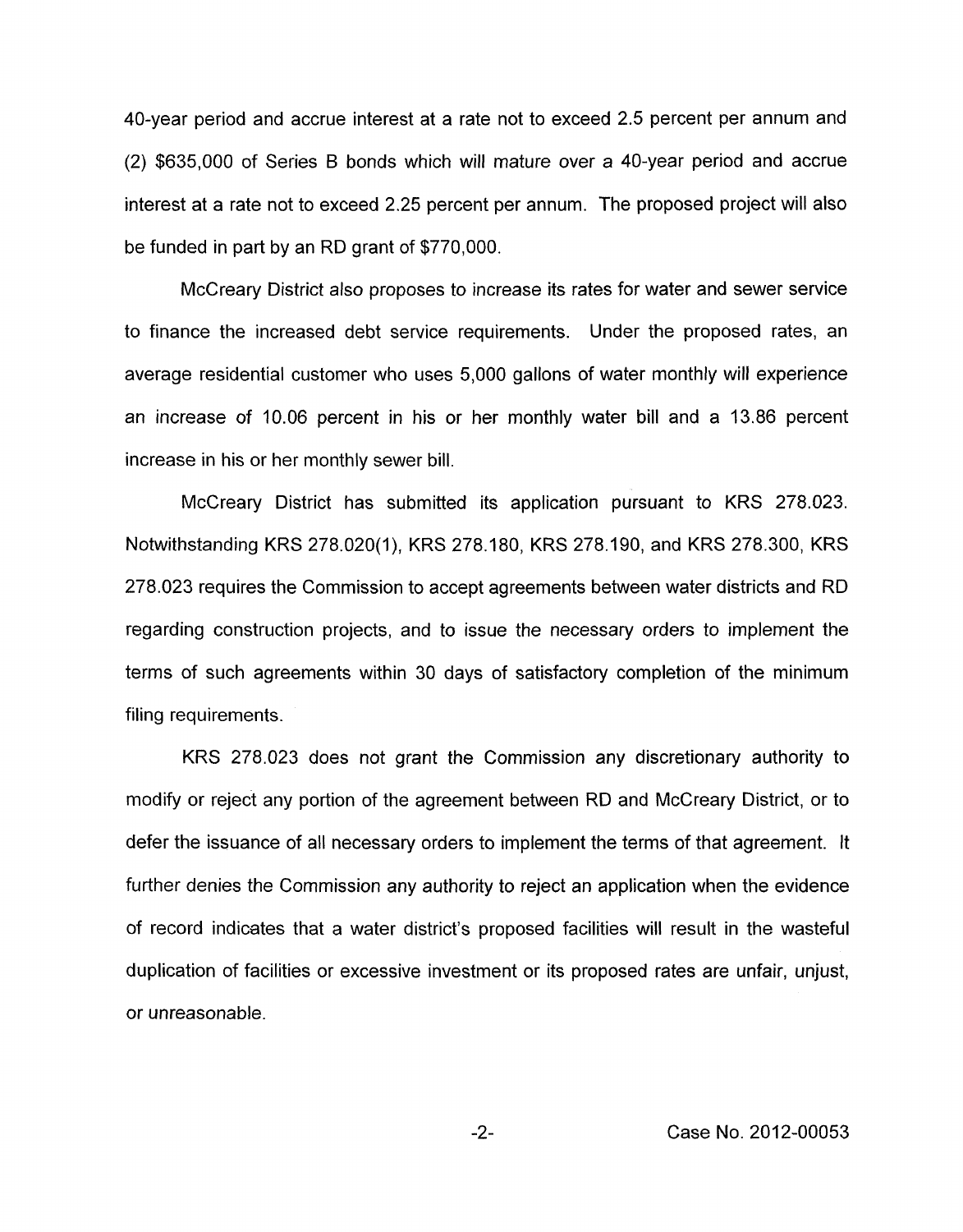McCreary District's application met the minimum filing requirements of KRS 278.023 on February 14, 2012. The Commission, therefore, is not able to review this application using the same standards that are used for applications that are not filed pursuant to KRS 278.023.

The Commission notes that, while the proposed improvement project does not involve McCreary District's sewer facilities and none of the funds that RD will provide will be directly used for sewer facilities, the agreement between RD and McCreary District requires an increase in sewer rates. This requirement effectively prevents the Commission from examining these rates and deprives McCreary District's customers of any opportunity to review and comment upon these rates. While the Commission recognizes RD's need to protect its financial interests in the water district, we are of the opinion that the better course is for RD to require McCreary District to apply to the Commission for an adjustment of its sewer rates using traditional ratemaking procedures.<sup>2</sup> This course allows for a more thorough and complete examination of the proposed sewer rates, permits McCreary District's ratepayers to participate in the review process and to question their utility officials, and would enhance public confidence in and acceptance of the final rates.

Therefore, we recommend, pursuant to KRS 278.023(3) that RD refrain from requiring, as a term of its financing agreements with water districts and water associations, rates for services that are unrelated to the services that the financed improvements will provide and that RD instead require the water district or association

<sup>&</sup>lt;sup>2</sup> KRS 278.180-.190.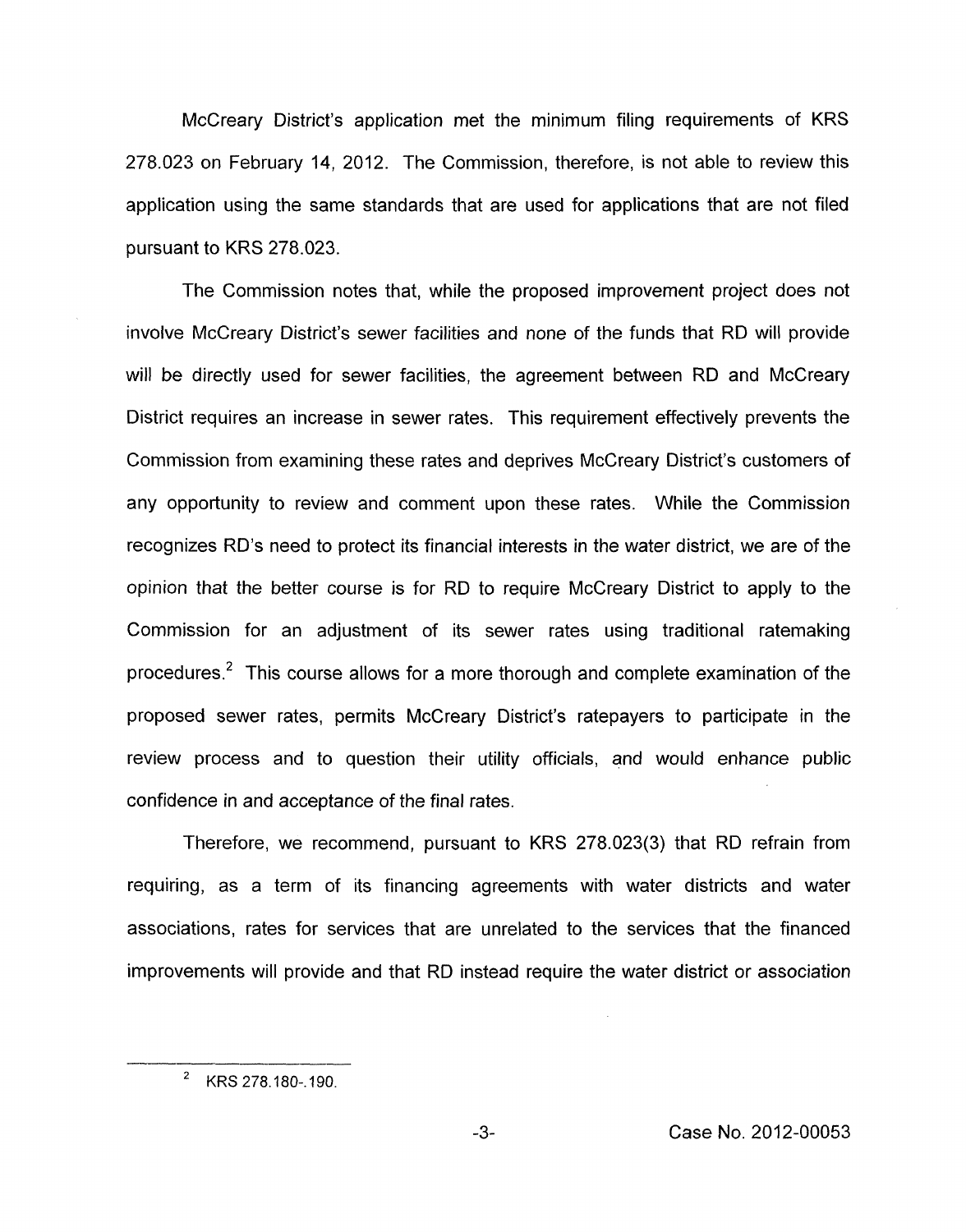to apply to the Commission for an adjustment of those rates using traditional ratemaking procedures.

IT IS THEREFORE ORDERED that:

1. McCreary District is granted a Certificate of Public Convenience and Necessity for the proposed construction project.

2. McCreary District's proposed plan of financing is accepted.

3. McCreary District is authorized to issue \$1,300,000 of its Series A Waterworks Revenue Bonds at an interest rate not exceeding 2.5 percent per annum, and \$635,000 of its Series B Waterworks Revenue Bonds at an interest rate not exceeding 2.25 percent per annum, both maturing over 40 years.

**4.** The proceeds from the proposed bond issuance shall be used only for the purposes specified in McCreary District's application.

5. Notwithstanding ordering paragraph **4,** if surplus funds remain after the approved construction has been completed, McCreary District may use such surplus to construct additional plant facilities if RD approves of the use and the additional construction will not result in a change in McCreary District's rates for service. McCreary District shall provide written notice of this additional construction in accordance with 807 KAR 5:069, Section 3.

6. McCreary District shall file a copy of the "as-built" drawings and a certified statement from the engineer that the construction has been satisfactorily completed in accordance with the contract plans and specifications within 60 days of substantial completion of the construction certified herein.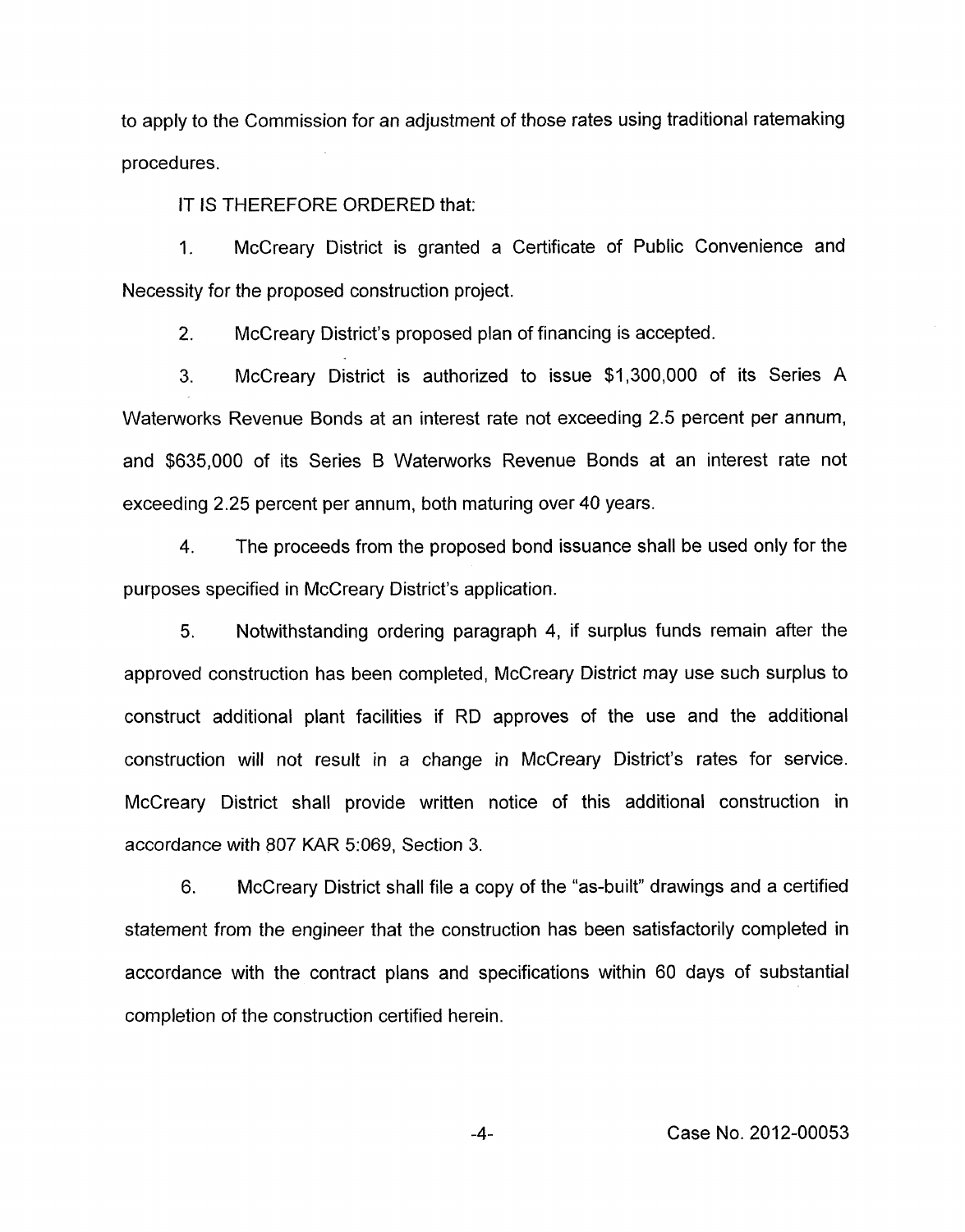7. McCreary District shall require the construction to be inspected under the general supervision of a professional engineer with a Kentucky registration in civil or mechanical engineering to ensure that the construction work **is** done in accordance with the contract drawings and specifications and in conformance with the best practices of the construction trades involved in the project.

**8.** McCreary District shall notify the Commission in writing one week prior to the actual start of construction and at the 50 percent completion point.

9. The rates set forth in the Appendix to this Order are approved for service that McCreary District renders on and after the date of this Order.

**IO.** Within 30 days of the date of this Order, McCreary District shall file revised tariff sheets with the Commission that set forth the rates contained in the Appendix to this Order.

**11.** Any documents filed in the future pursuant to ordering paragraphs 5, 6 and 8 of this Order shall reference this case number and shall be retained in the utility's general correspondence file.

12. The Executive Director shall serve a copy of this Order upon RD's State Director.

Nothing contained herein shall be deemed a warranty of the Commonwealth of Kentucky, or any agency thereof, of the financing herein accepted.

 $\overline{ }$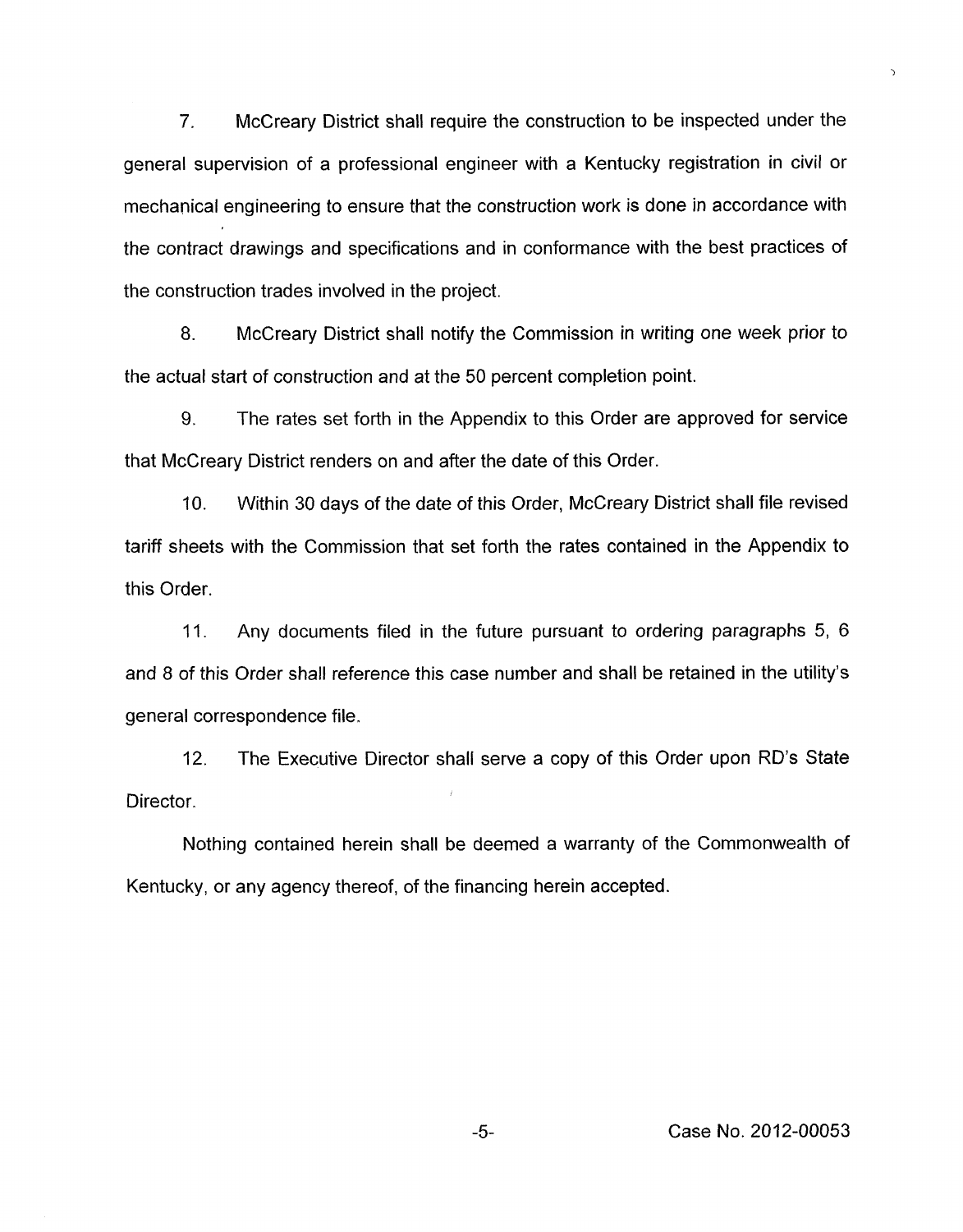By the Commission



ATTEST:

Skhoul Bull for My Dine

 $\bar{z}$ 

Case No. 2012-00053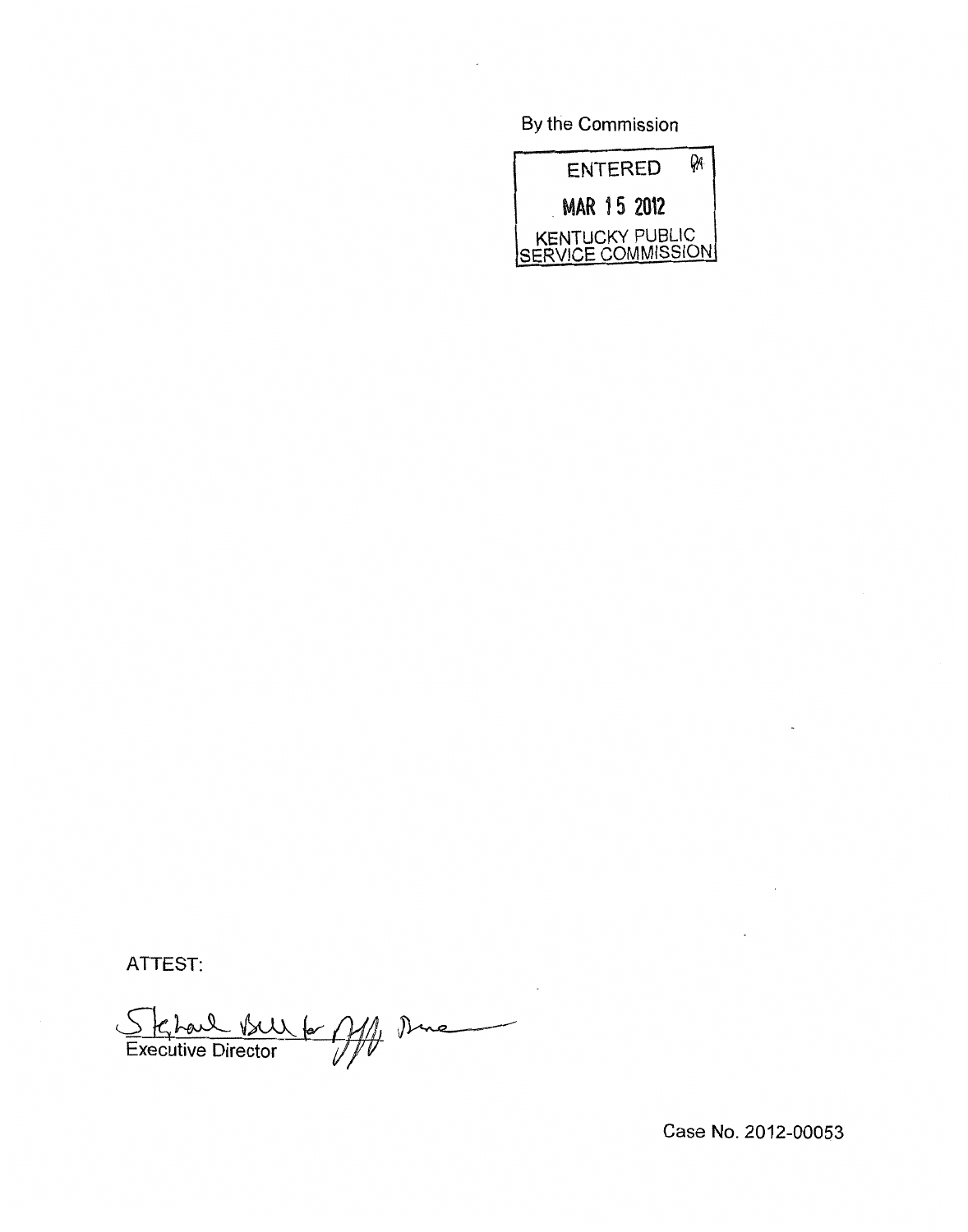## APPENDIX

# APPENDIX TO AN ORDER OF THE KENTUCKY PUBLIC SERVICE COMMISSION IN CASE NO. 2012-00053 DATED MAR 1 5 2012

The following rates and charges are prescribed for the customers in the area served by McCreary County Water District. All other rates and charges not specifically mentioned herein shall remain the same as those in effect under authority of the Commission prior to the effective date *of* this Order.

### Proposed MonthIV Water Rates

|                                            | <b>Residential and Non-Residential Rates:</b> |                          |
|--------------------------------------------|-----------------------------------------------|--------------------------|
| First                                      | 2,000 Gallons                                 | \$17.35 Minimum Bill     |
| Over                                       | 2,000 Gallons                                 | \$6.25 Per 1,000 Gallons |
|                                            | <b>Federal Correctional Facility Rates:</b>   |                          |
|                                            | First 1,950,000 Gallons                       | \$12,575.00 Minimum Bill |
| Over                                       | 1,950,000 Gallons                             | \$6.25 Per 1,000 Gallons |
|                                            | <b>Cumberland Falls State Park Rates:</b>     |                          |
| First                                      | 600,000 Gallons                               | \$2,600.00 Minimum Bill  |
| Over                                       | 600,000 Gallons                               | \$3.98 Per 1,000 Gallons |
| <b>Whitley County Water District Rate:</b> |                                               | \$3.48 Per 1,000 Gallons |
|                                            | Oneida, Tennessee Rate:                       | \$3.48 Per 1,000 Gallons |

### Proposed Monthlv Sewer Rates

### Residential and Non-Residential Rates:

| First | 2,000 Gallons  | \$16.00 Minimum Bill     |
|-------|----------------|--------------------------|
| Next  | 8,000 Gallons  | \$5.75 Per 1,000 Gallons |
| Next  | 10,000 Gallons | \$4.85 Per 1,000 Gallons |
| Over  | 20,000 Gallons | \$4.65 Per 1,000 Gallons |
|       |                |                          |

### Federal Correctional Facility Rates:

| First | 1,300,000 Gallons | \$7,215.00 Minimum Bill  |
|-------|-------------------|--------------------------|
| Over  | 1,300,000 Gallons | \$4.65 Per 1,000 Gallons |